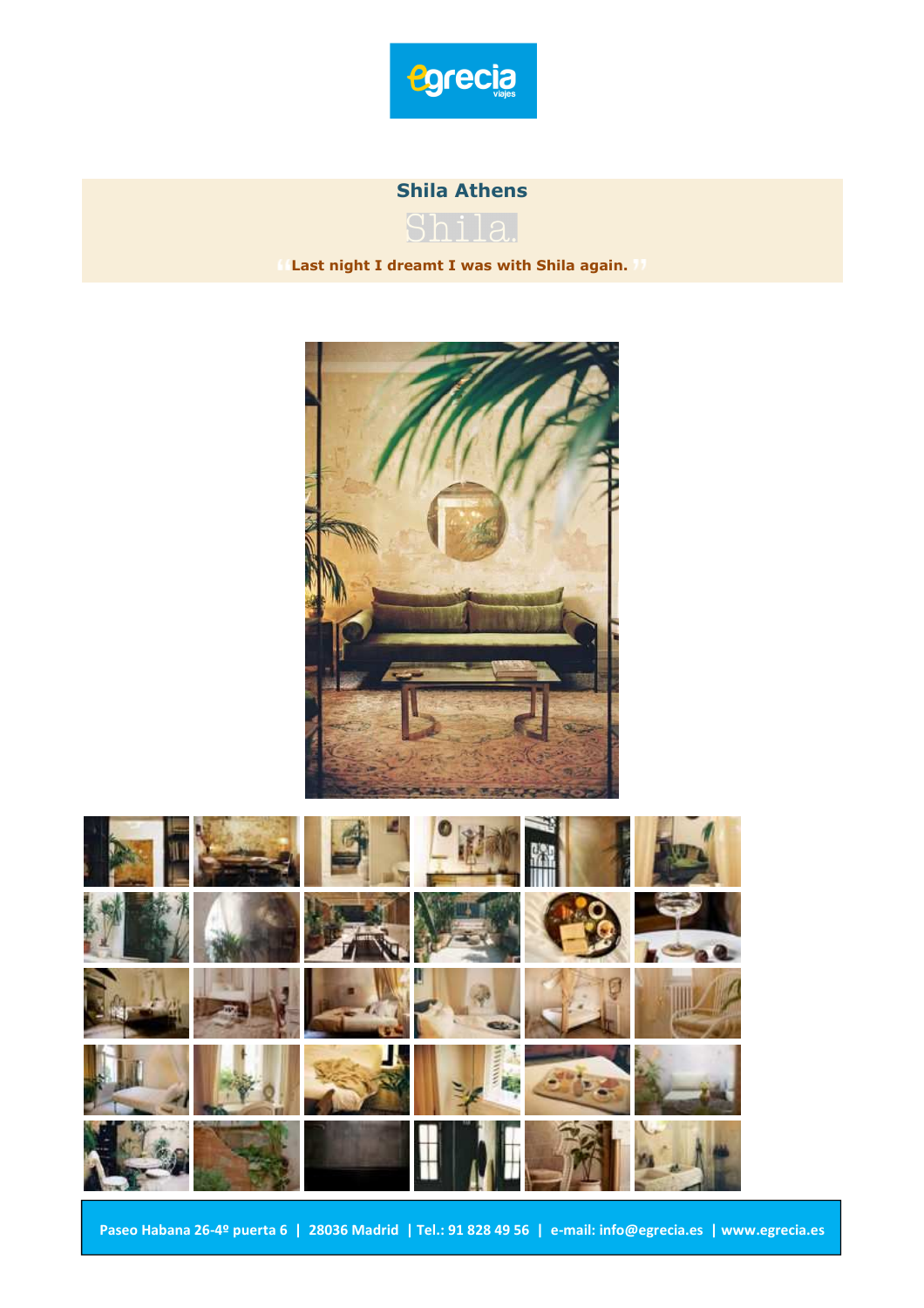

**Shila** is an ethereal late 1920s residence in the heart of Athens, which brings new meaning and inspiration to the concept of the boutique hotel. A place to feel indulged and at home, and yet at the same time, to experience an otherworldly realm of elegance and sensuality.

Combining elements of the bygone and the contemporary– and reminiscent of a hotel particulier – this neoclassical house comprises of six distinctively designed suites, each unique in character, with a unifying element of simplicity and sexy charm.

Shila features a lush courtyard, a tranquil rooftop, lounging areas and reading nooks, ideally suited for social gatherings, art happenings and private events. It offers the ultimate curated experience in culinary, art, design, and indulgent self-care. An invitation to experience an intuitive hospitality, where Shila stands as a magnetic universe of its own.

**El Shila Athens** está muy bien situado en Atenas y ofrece habitaciones con aire acondicionado, jardín, WiFi gratuita y azotea. El establecimiento se encuentra a menos de 1 km de la plaza Syntagma, a 18 minutos a pie de la zona comercial de la calle Ermou y a 1,6 km del monte Licabeto. El hotel dispone de suites para parejas y suites familiares.

Las habitaciones del hotel están equipadas con hervidor de agua y cafetera espresso. Todas las habitaciones disponen de baño privado con secador de pelo y artículos de aseo gratuitos, TV de pantalla plana y escritorio. Algunas suites cuentan con 2 baños.

Todos los días se ofrece una cesta de desayuno con productos frescos.

Cerca del Shila Athens hay varios lugares de interés, como el Museo de Arte Cicládico, la Universidad de Atenas - Central Building y el Jardín Nacional. El aeropuerto Elefthérios Venizélos es el más cercano y está a 33 km del hotel.

#### **Tipo de habitación/Suites**

- Romantic Dust
- Garden Retreat
- La Boheme
- The Dreamers
- Attic Antique
- Artist Atelier
- The Residence

### **Facilities & Services**

**Concierge**